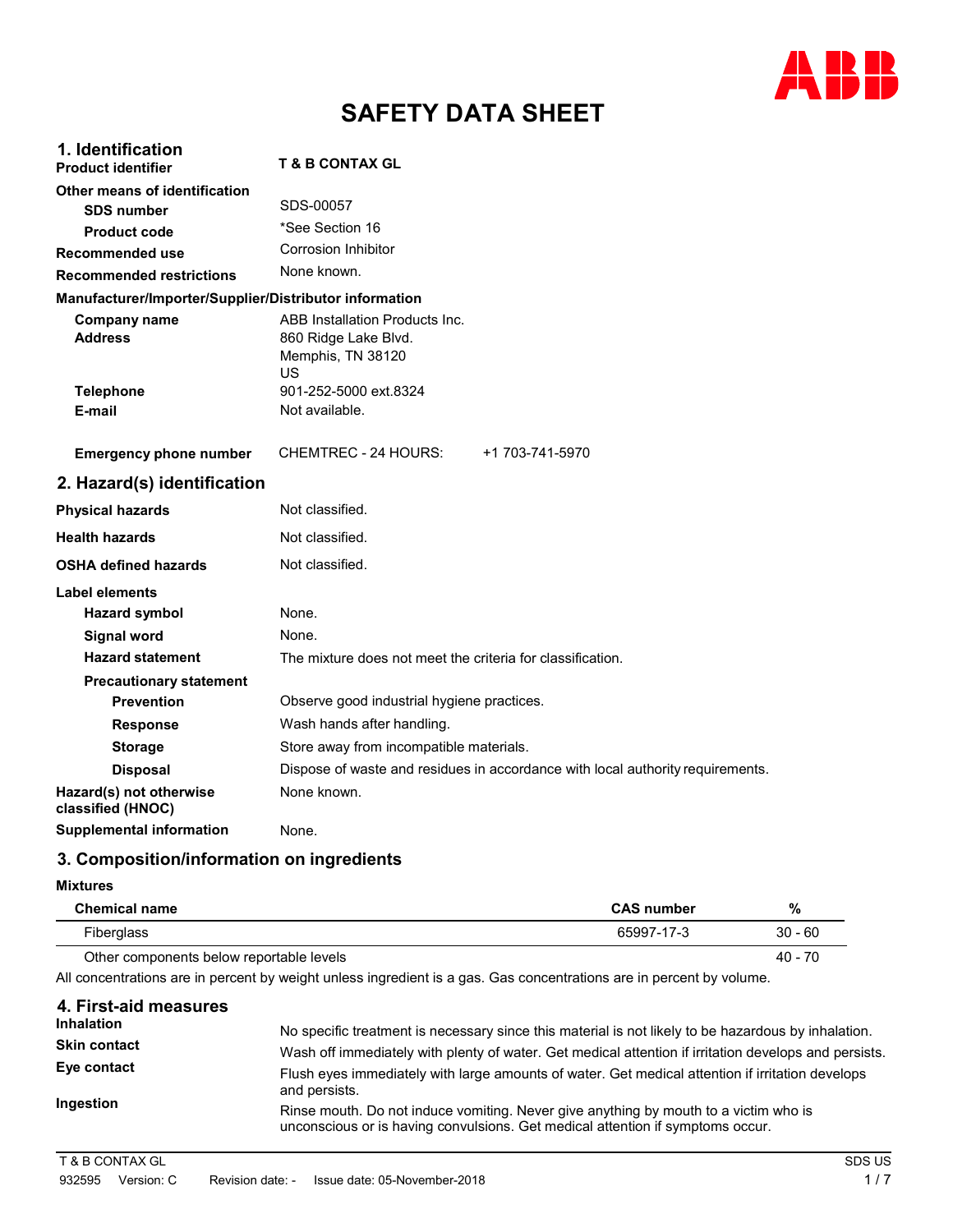| <b>Most important</b><br>symptoms/effects, acute and<br>delayed              | Symptoms may include redness, edema, drying, defatting and cracking of the skin. Symptoms may<br>include stinging, tearing, redness, swelling, and blurred vision.                                                                                                                               |  |  |  |
|------------------------------------------------------------------------------|--------------------------------------------------------------------------------------------------------------------------------------------------------------------------------------------------------------------------------------------------------------------------------------------------|--|--|--|
| Indication of immediate<br>medical attention and special<br>treatment needed | Treat symptomatically.                                                                                                                                                                                                                                                                           |  |  |  |
| <b>General information</b>                                                   | Ensure that medical personnel are aware of the material(s) involved, and take precautions to<br>protect themselves.                                                                                                                                                                              |  |  |  |
| 5. Fire-fighting measures                                                    |                                                                                                                                                                                                                                                                                                  |  |  |  |
| Suitable extinguishing media                                                 | Use extinguishing agent suitable for type of surrounding fire.                                                                                                                                                                                                                                   |  |  |  |
| Unsuitable extinguishing<br>media                                            | No restrictions known.                                                                                                                                                                                                                                                                           |  |  |  |
| Specific hazards arising from<br>the chemical                                | During fire, gases hazardous to health may be formed.                                                                                                                                                                                                                                            |  |  |  |
| Special protective equipment<br>and precautions for firefighters             | Self-contained breathing apparatus and full protective clothing must be worn in case of fire.                                                                                                                                                                                                    |  |  |  |
| <b>Fire fighting</b><br>equipment/instructions                               | Move containers from fire area if you can do so without risk.                                                                                                                                                                                                                                    |  |  |  |
| <b>Specific methods</b>                                                      | Use standard firefighting procedures and consider the hazards of other involved materials.                                                                                                                                                                                                       |  |  |  |
| <b>General fire hazards</b>                                                  | Product is nonflammable and does not support combustion.                                                                                                                                                                                                                                         |  |  |  |
| 6. Accidental release measures                                               |                                                                                                                                                                                                                                                                                                  |  |  |  |
| Personal precautions,<br>protective equipment and<br>emergency procedures    | Keep unnecessary personnel away. In case of spills, beware of slippery floors and surfaces. For<br>personal protection, see section 8 of the SDS.                                                                                                                                                |  |  |  |
| <b>Methods and materials for</b><br>containment and cleaning up              | Large Spills: Stop the flow of material, if this is without risk. Dike the spilled material, where this is<br>possible. Cover with plastic sheet to prevent spreading. Absorb in vermiculite, dry sand or earth<br>and place into containers. Following product recovery, flush area with water. |  |  |  |
|                                                                              | Small Spills: Wipe up with absorbent material (e.g. cloth, fleece). Clean surface thoroughly to<br>remove residual contamination.                                                                                                                                                                |  |  |  |
| <b>Environmental precautions</b>                                             | Never return spills to original containers for re-use. For waste disposal, see section 13 of the SDS.<br>Avoid discharge into drains, water courses or onto the ground.                                                                                                                          |  |  |  |
| 7. Handling and storage                                                      |                                                                                                                                                                                                                                                                                                  |  |  |  |
| <b>Precautions for safe handling</b>                                         | Avoid contact with skin and eyes. Do not swallow. Handle and open container with care. When<br>using do not eat or drink. Be aware of potential for surfaces to become slippery. Observe good<br>industrial hygiene practices.                                                                   |  |  |  |

**Conditions for safe storage, including any incompatibilities** Store in original tightly closed container.

# **8. Exposure controls/personal protection**

### **Occupational exposure limits**

| US. NIOSH: Pocket Guide to Chemical Hazards<br><b>Components</b> | <b>Type</b>                                                                                                                                                                                                                                                                                                                                                        | Value            | Form               |
|------------------------------------------------------------------|--------------------------------------------------------------------------------------------------------------------------------------------------------------------------------------------------------------------------------------------------------------------------------------------------------------------------------------------------------------------|------------------|--------------------|
| <b>Fiberglass (CAS</b><br>65997-17-3)                            | TWA                                                                                                                                                                                                                                                                                                                                                                | 3 fibers/cm3     | Fiber.             |
|                                                                  |                                                                                                                                                                                                                                                                                                                                                                    | 3 fibers/cm3     | Fibrous dust.      |
|                                                                  |                                                                                                                                                                                                                                                                                                                                                                    | $5 \text{ mg/m}$ | Fiber, total       |
|                                                                  |                                                                                                                                                                                                                                                                                                                                                                    | $5 \text{ mg/m}$ | fibers, total dust |
| <b>Biological limit values</b>                                   | No biological exposure limits noted for the ingredient(s).                                                                                                                                                                                                                                                                                                         |                  |                    |
| <b>Exposure guidelines</b>                                       | Occupational Exposure Limits are not relevant to the current physical form of the product.                                                                                                                                                                                                                                                                         |                  |                    |
| Appropriate engineering<br>controls                              | Good general ventilation should be used. Ventilation rates should be matched to conditions. If<br>applicable, use process enclosures, local exhaust ventilation, or other engineering controls to<br>maintain airborne levels below recommended exposure limits. If exposure limits have not been<br>established, maintain airborne levels to an acceptable level. |                  |                    |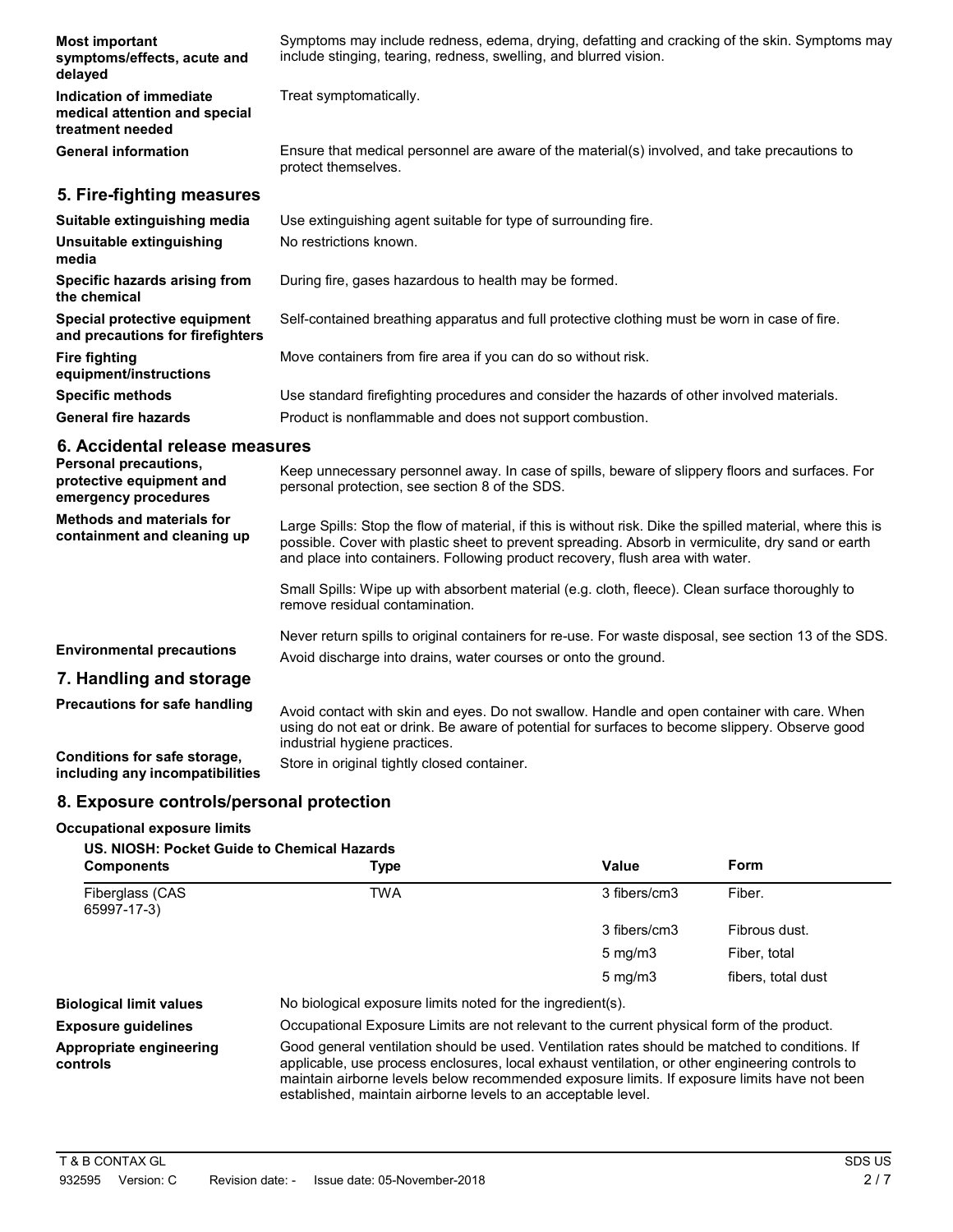#### **Individual protection measures, such as personal protective equipment Eye/face protection Skin protection Hand protection Skin protection Other Respiratory protection Thermal hazards General hygiene considerations** Wear safety glasses with side shields (or goggles). Wear appropriate chemical resistant gloves. Suitable gloves can be recommended by the glove supplier. Wear suitable protective clothing. No personal respiratory protective equipment normally required. Wear appropriate thermal protective clothing, when necessary. Always observe good personal hygiene measures, such as washing after handling the material and before eating, drinking, and/or smoking. Routinely wash work clothing and protective equipment to remove contaminants.

# **9. Physical and chemical properties**

**Appearance**

| Αρρσαι αποσ                                       |                     |
|---------------------------------------------------|---------------------|
| <b>Physical state</b>                             | Solid.              |
| <b>Form</b>                                       | Paste. Thick grease |
| Color                                             | Tan.                |
| Odor                                              | Not available.      |
| <b>Odor threshold</b>                             | Not available.      |
| рH                                                | Not available.      |
| Melting point/freezing point                      | Not available.      |
| Initial boiling point and boiling<br>range        | Not available.      |
| <b>Flash point</b>                                | Not available.      |
| <b>Evaporation rate</b>                           | Not available.      |
| Flammability (solid, gas)                         | Not flammable.      |
| Upper/lower flammability or explosive limits      |                     |
| <b>Flammability limit - lower</b><br>(%)          | Not available.      |
| <b>Flammability limit - upper</b><br>(%)          | Not available.      |
| Explosive limit - lower (%)                       | Not available.      |
| Explosive limit - upper (%)                       | Not available.      |
| Vapor pressure                                    | Not available.      |
| Vapor density                                     | Not available.      |
| <b>Relative density</b>                           | Not available.      |
| Solubility(ies)                                   |                     |
| <b>Solubility (water)</b>                         | Not available.      |
| <b>Partition coefficient</b><br>(n-octanol/water) | Not available.      |
| <b>Auto-ignition temperature</b>                  | Not available.      |
| <b>Decomposition temperature</b>                  | Not available.      |
| <b>Viscosity</b>                                  | Not available.      |
| <b>Other information</b>                          |                     |
| <b>Explosive properties</b>                       | Not explosive.      |
| <b>Flammability</b>                               | Not flammable       |
| <b>Oxidizing properties</b>                       | Not oxidizing.      |
| 10. Stability and reactivity                      |                     |
|                                                   |                     |

#### **Reactivity Chemical stability** The product is stable and non-reactive under normal conditions of use, storage and transport. Material is stable under normal conditions.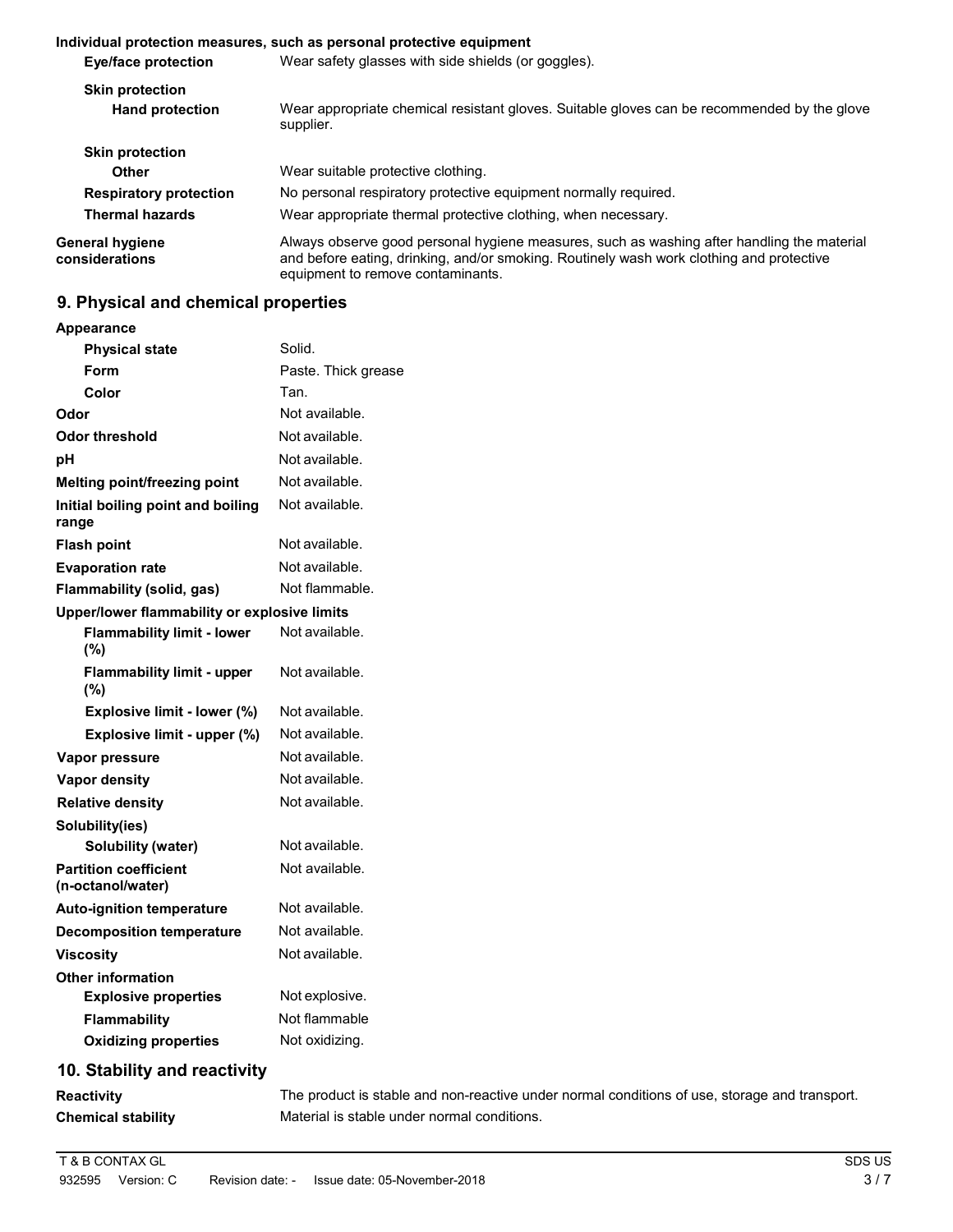| <b>Possibility of hazardous</b><br>reactions | No dangerous reaction known under conditions of normal use. |
|----------------------------------------------|-------------------------------------------------------------|
| <b>Conditions to avoid</b>                   | Heat.                                                       |
| Incompatible materials                       | None known.                                                 |
| <b>Hazardous decomposition</b><br>products   | oxides of carbon                                            |

# **11. Toxicological information**

# **Information on likely routes of exposure**

| <b>Inhalation</b>                                                                                                            | Not likely, due to the form of the product.                                                                                                                                                                                                                                                                 |  |  |
|------------------------------------------------------------------------------------------------------------------------------|-------------------------------------------------------------------------------------------------------------------------------------------------------------------------------------------------------------------------------------------------------------------------------------------------------------|--|--|
| <b>Skin contact</b>                                                                                                          | May cause skin irritation.                                                                                                                                                                                                                                                                                  |  |  |
| Eye contact                                                                                                                  | May cause eye irritation.                                                                                                                                                                                                                                                                                   |  |  |
| Ingestion                                                                                                                    | Ingestion may cause nausea, headache and dizziness.                                                                                                                                                                                                                                                         |  |  |
| Symptoms related to the<br>physical, chemical and<br>toxicological characteristics                                           | Symptoms may include redness, edema, drying, defatting and cracking of the skin. Symptoms<br>may include stinging, tearing, redness, swelling, and blurred vision.                                                                                                                                          |  |  |
| Information on toxicological effects                                                                                         |                                                                                                                                                                                                                                                                                                             |  |  |
| <b>Acute toxicity</b>                                                                                                        | Not expected to be acutely toxic.                                                                                                                                                                                                                                                                           |  |  |
| <b>Skin corrosion/irritation</b>                                                                                             | May cause skin irritation.                                                                                                                                                                                                                                                                                  |  |  |
| Serious eye damage/eye<br><b>irritation</b>                                                                                  | May cause eye irritation.                                                                                                                                                                                                                                                                                   |  |  |
| Respiratory or skin sensitization                                                                                            |                                                                                                                                                                                                                                                                                                             |  |  |
| <b>Respiratory sensitization</b>                                                                                             | Not a respiratory sensitizer.                                                                                                                                                                                                                                                                               |  |  |
| <b>Skin sensitization</b>                                                                                                    | Not expected to be a skin sensitizer.                                                                                                                                                                                                                                                                       |  |  |
| Germ cell mutagenicity                                                                                                       | No data available to indicate product or any components present at greater than 0.1% are<br>mutagenic or genotoxic.                                                                                                                                                                                         |  |  |
| Carcinogenicity                                                                                                              | This product is not considered to be a carcinogen by IARC, ACGIH, NTP, or OSHA.                                                                                                                                                                                                                             |  |  |
|                                                                                                                              | IARC Monographs. Overall Evaluation of Carcinogenicity                                                                                                                                                                                                                                                      |  |  |
| Fiberglass (CAS 65997-17-3)<br><b>NTP Report on Carcinogens</b>                                                              | 3 Not classifiable as to carcinogenicity to humans.                                                                                                                                                                                                                                                         |  |  |
| Not listed.                                                                                                                  | OSHA Specifically Regulated Substances (29 CFR 1910.1001-1053)                                                                                                                                                                                                                                              |  |  |
| Not regulated.                                                                                                               |                                                                                                                                                                                                                                                                                                             |  |  |
| <b>Reproductive toxicity</b>                                                                                                 | This product is not expected to cause reproductive or developmental effects.                                                                                                                                                                                                                                |  |  |
| Specific target organ toxicity -<br>single exposure                                                                          | Not classified.                                                                                                                                                                                                                                                                                             |  |  |
| Specific target organ toxicity -<br>repeated exposure                                                                        | Not classified.                                                                                                                                                                                                                                                                                             |  |  |
| <b>Aspiration hazard</b>                                                                                                     | Not an aspiration hazard.                                                                                                                                                                                                                                                                                   |  |  |
| 12. Ecological information<br><b>Ecotoxicity</b>                                                                             | The product is not classified as environmentally hazardous. However, this does not exclude the                                                                                                                                                                                                              |  |  |
| <b>Persistence and degradability</b><br><b>Bioaccumulative potential</b><br><b>Mobility in soil</b><br>Other adverse effects | possibility that large or frequent spills can have a harmful or damaging effect on the environment.<br>No data is available on the degradability of this product.<br>No data available.<br>No data available.<br>No other adverse environmental effects (e.g. ozone depletion, photochemical ozone creation |  |  |
|                                                                                                                              | potential, endocrine disruption, global warming potential) are expected from this component.                                                                                                                                                                                                                |  |  |
| 13. Disposal considerations                                                                                                  |                                                                                                                                                                                                                                                                                                             |  |  |
| <b>Disposal instructions</b>                                                                                                 | Collect and reclaim or dispose in sealed containers at licensed waste disposal site.                                                                                                                                                                                                                        |  |  |
| <b>Local disposal regulations</b>                                                                                            | Dispose in accordance with all applicable regulations.                                                                                                                                                                                                                                                      |  |  |
| Hazardous waste code                                                                                                         |                                                                                                                                                                                                                                                                                                             |  |  |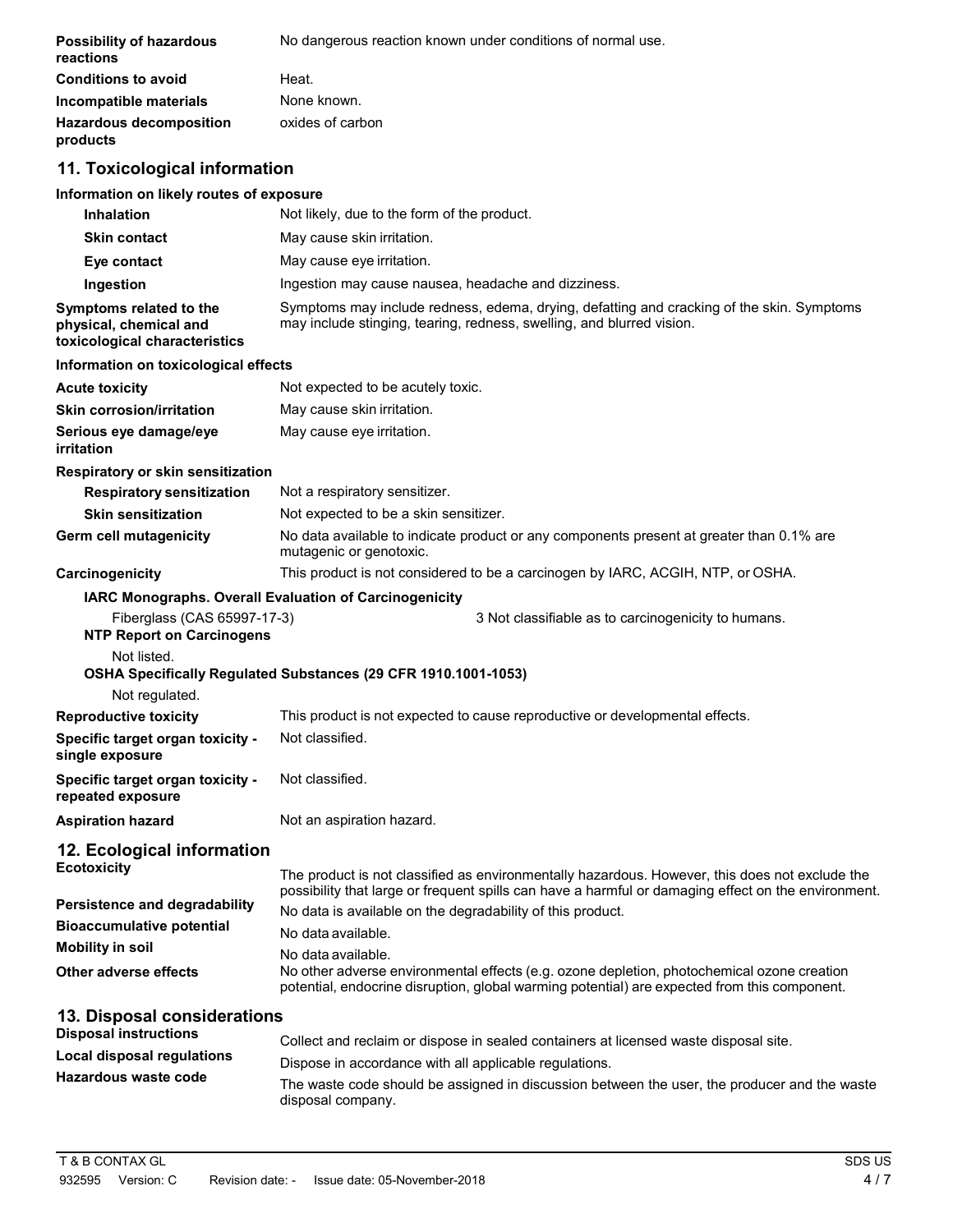| Waste from residues / unused<br>products                                                                                                                                                                                                          | Dispose of in accordance with local regulations. Empty containers or liners may retain some<br>product residues. This material and its container must be disposed of in a safe manner (see:<br>Disposal instructions). |        |  |  |
|---------------------------------------------------------------------------------------------------------------------------------------------------------------------------------------------------------------------------------------------------|------------------------------------------------------------------------------------------------------------------------------------------------------------------------------------------------------------------------|--------|--|--|
| Since emptied containers may retain product residue, follow label warnings even after container is<br><b>Contaminated packaging</b><br>emptied. Empty containers should be taken to an approved waste handling site for recycling or<br>disposal. |                                                                                                                                                                                                                        |        |  |  |
| 14. Transport information                                                                                                                                                                                                                         |                                                                                                                                                                                                                        |        |  |  |
| <b>DOT</b>                                                                                                                                                                                                                                        |                                                                                                                                                                                                                        |        |  |  |
| Not regulated as dangerous goods.                                                                                                                                                                                                                 |                                                                                                                                                                                                                        |        |  |  |
| <b>IATA</b><br>Not regulated as dangerous goods.                                                                                                                                                                                                  |                                                                                                                                                                                                                        |        |  |  |
| <b>IMDG</b>                                                                                                                                                                                                                                       |                                                                                                                                                                                                                        |        |  |  |
| Not regulated as dangerous goods.                                                                                                                                                                                                                 |                                                                                                                                                                                                                        |        |  |  |
| Transport in bulk according to                                                                                                                                                                                                                    | Not established.                                                                                                                                                                                                       |        |  |  |
| Annex II of MARPOL 73/78 and<br>the IBC Code                                                                                                                                                                                                      |                                                                                                                                                                                                                        |        |  |  |
| 15. Regulatory information                                                                                                                                                                                                                        |                                                                                                                                                                                                                        |        |  |  |
| <b>US federal regulations</b>                                                                                                                                                                                                                     |                                                                                                                                                                                                                        |        |  |  |
|                                                                                                                                                                                                                                                   | TSCA Section 12(b) Export Notification (40 CFR 707, Subpt. D)                                                                                                                                                          |        |  |  |
| Not regulated.<br><b>CERCLA Hazardous Substance List (40 CFR 302.4)</b>                                                                                                                                                                           |                                                                                                                                                                                                                        |        |  |  |
| Not listed.<br><b>SARA 304 Emergency release notification</b>                                                                                                                                                                                     |                                                                                                                                                                                                                        |        |  |  |
| Not regulated.                                                                                                                                                                                                                                    |                                                                                                                                                                                                                        |        |  |  |
|                                                                                                                                                                                                                                                   | OSHA Specifically Regulated Substances (29 CFR 1910.1001-1053)                                                                                                                                                         |        |  |  |
| Not regulated.                                                                                                                                                                                                                                    |                                                                                                                                                                                                                        |        |  |  |
|                                                                                                                                                                                                                                                   | Superfund Amendments and Reauthorization Act of 1986 (SARA)                                                                                                                                                            |        |  |  |
| <b>SARA 302 Extremely hazardous substance</b><br>Not listed.                                                                                                                                                                                      |                                                                                                                                                                                                                        |        |  |  |
| SARA 311/312 Hazardous<br>chemical                                                                                                                                                                                                                | No                                                                                                                                                                                                                     |        |  |  |
| SARA 313 (TRI reporting)<br>Not regulated.                                                                                                                                                                                                        |                                                                                                                                                                                                                        |        |  |  |
| <b>Other federal regulations</b>                                                                                                                                                                                                                  |                                                                                                                                                                                                                        |        |  |  |
|                                                                                                                                                                                                                                                   | Clean Air Act (CAA) Section 112 Hazardous Air Pollutants (HAPs) List                                                                                                                                                   |        |  |  |
| Not regulated.<br>Not regulated.                                                                                                                                                                                                                  | Clean Air Act (CAA) Section 112(r) Accidental Release Prevention (40 CFR 68.130)                                                                                                                                       |        |  |  |
| <b>Safe Drinking Water Act</b><br>(SDWA)                                                                                                                                                                                                          | Contains component(s) regulated under the Safe Drinking Water Act.                                                                                                                                                     |        |  |  |
| <b>US state regulations</b>                                                                                                                                                                                                                       |                                                                                                                                                                                                                        |        |  |  |
| US. Massachusetts RTK - Substance List                                                                                                                                                                                                            |                                                                                                                                                                                                                        |        |  |  |
| Not regulated.                                                                                                                                                                                                                                    |                                                                                                                                                                                                                        |        |  |  |
|                                                                                                                                                                                                                                                   | US. New Jersey Worker and Community Right-to-Know Act                                                                                                                                                                  |        |  |  |
| Fiberglass (CAS 65997-17-3)                                                                                                                                                                                                                       | US. Pennsylvania Worker and Community Right-to-Know Law                                                                                                                                                                |        |  |  |
| Not listed.                                                                                                                                                                                                                                       |                                                                                                                                                                                                                        |        |  |  |
| US. Rhode Island RTK                                                                                                                                                                                                                              |                                                                                                                                                                                                                        |        |  |  |
| Fiberglass (CAS 65997-17-3)                                                                                                                                                                                                                       |                                                                                                                                                                                                                        |        |  |  |
| <b>California Proposition 65</b>                                                                                                                                                                                                                  |                                                                                                                                                                                                                        |        |  |  |
| more information go to www.P65Warnings.ca.gov.                                                                                                                                                                                                    | California Safe Drinking Water and Toxic Enforcement Act of 2016 (Proposition 65): This material<br>is not known to contain any chemicals currently listed as carcinogens or reproductive toxins. For                  |        |  |  |
|                                                                                                                                                                                                                                                   |                                                                                                                                                                                                                        |        |  |  |
| T & B CONTAX GL                                                                                                                                                                                                                                   |                                                                                                                                                                                                                        | SDS US |  |  |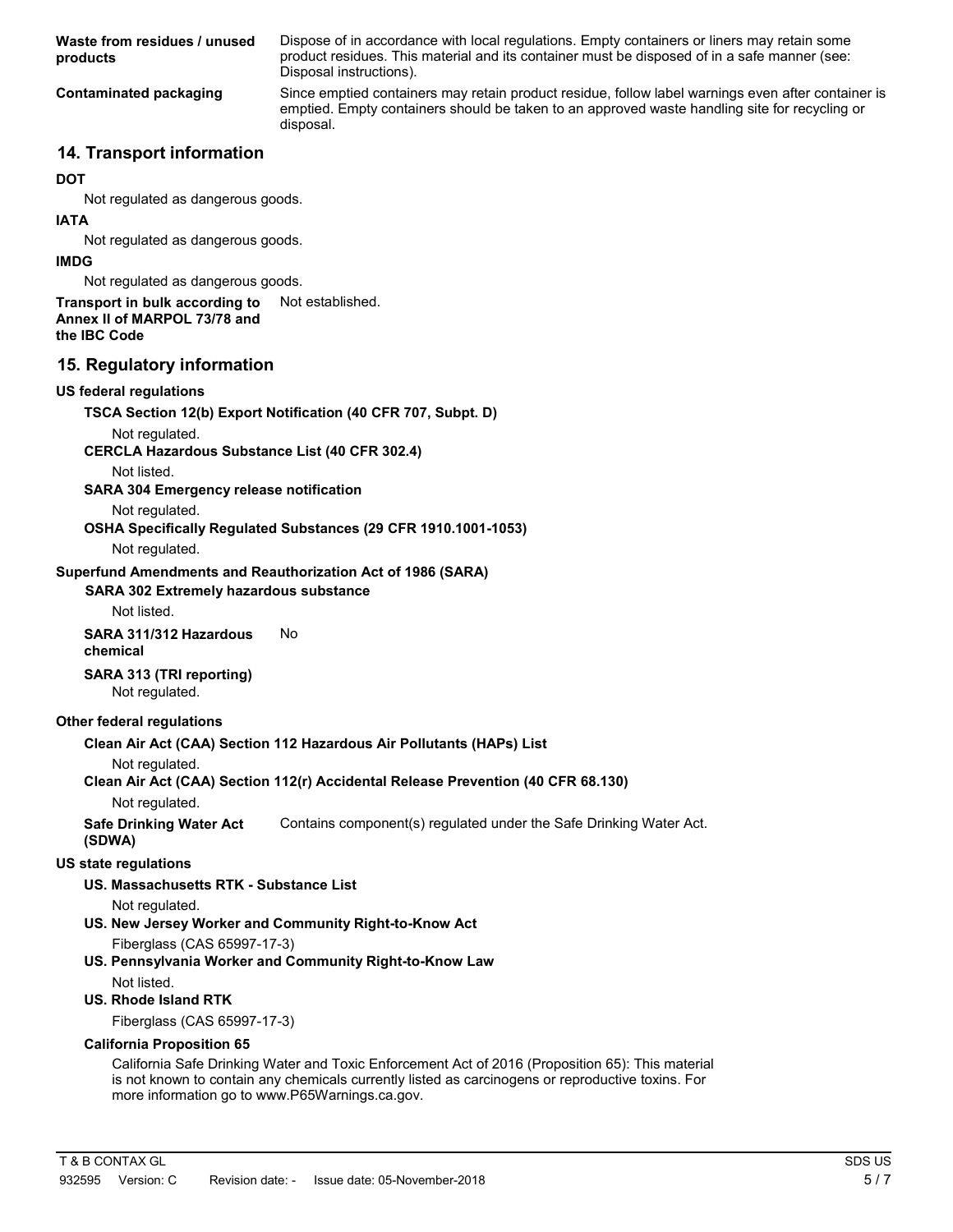# **US. California. Candidate Chemicals List. Safer Consumer Products Regulations (Cal. Code Regs, tit. 22, 69502.3, subd. (a))**

Fiberglass (CAS 65997-17-3)

### **International Inventories**

| Country(s) or region        | Inventory name                                                            | On inventory (yes/no)* |
|-----------------------------|---------------------------------------------------------------------------|------------------------|
| Australia                   | Australian Inventory of Chemical Substances (AICS)                        | Yes                    |
| Canada                      | Domestic Substances List (DSL)                                            | Yes                    |
| Canada                      | Non-Domestic Substances List (NDSL)                                       | No.                    |
| China                       | Inventory of Existing Chemical Substances in China (IECSC)                | Yes                    |
| Europe                      | European Inventory of Existing Commercial Chemical<br>Substances (EINECS) | Yes                    |
| Europe                      | European List of Notified Chemical Substances (ELINCS)                    | <b>No</b>              |
| Japan                       | Inventory of Existing and New Chemical Substances (ENCS)                  | No.                    |
| Korea                       | Existing Chemicals List (ECL)                                             | Yes                    |
| New Zealand                 | New Zealand Inventory                                                     | Yes                    |
| Philippines                 | Philippine Inventory of Chemicals and Chemical Substances<br>(PICCS)      | Yes                    |
| Taiwan                      | Taiwan Chemical Substance Inventory (TCSI)                                | Yes                    |
| United States & Puerto Rico | Toxic Substances Control Act (TSCA) Inventory                             | Yes                    |
|                             |                                                                           |                        |

\*A "Yes" indicates this product complies with the inventory requirements administered by the governing country(s).

A "No" indicates that one or more components of the product are not listed or exempt from listing on the inventory administered by the governing country(s).

#### **16. Other information, including date of preparation or last revision Issue date**

| שוט שטכנו                       | 05-November-2018                                   |
|---------------------------------|----------------------------------------------------|
| <b>Revision date</b>            |                                                    |
| Version                         | C                                                  |
| <b>HMIS<sup>®</sup></b> ratings | Health: 1<br>Flammability: 0<br>Physical hazard: 0 |
| <b>NFPA ratings</b>             | 0                                                  |

**Disclaimer** ABB Installation Products Inc. cannot anticipate all conditions under which this information and its product, or the products of other manufacturers in combination with its product, may be used. It is the user's responsibility to ensure safe conditions for handling, storage and disposal of the product, and to assume liability for loss, injury, damage or expense due to improper use. The information in the sheet was written based on the best knowledge and experience currently available.

### **Product Codes**

| CCS44            | <b>NB 50040</b>  | <b>UB 214</b> | <b>WR299</b>  | WRS1010       |
|------------------|------------------|---------------|---------------|---------------|
| DB 100 MM 100 MM | NB 50040 ST      | WR1010        | <b>WR319</b>  | <b>WRS152</b> |
| DB 100 MM 50 MM  | <b>NB 60020</b>  | <b>WR149</b>  | <b>WR339</b>  | <b>WRS154</b> |
| <b>DB 202</b>    | NB 60020 ST      | <b>WR159</b>  | <b>WR359</b>  | <b>WRS172</b> |
| <b>DB 202 ST</b> | OB <sub>1</sub>  | <b>WR159R</b> | <b>WR359R</b> | <b>WRS232</b> |
| DB 2020          | OB 101           | <b>WR179</b>  | <b>WR369</b>  | <b>WRS352</b> |
| DB <sub>3</sub>  | OB 1010          | <b>WR189</b>  | <b>WR379</b>  | ZB 954        |
| DB 4020          | OB 103           | <b>WR189R</b> | <b>WR389</b>  | ZB 954 M 56   |
| DB 404           | <b>OB 103 ST</b> | <b>WR199</b>  | <b>WR399</b>  | ZB 95410      |
| <b>DB 404 ST</b> | OB <sub>2</sub>  | <b>WR219</b>  | <b>WR399L</b> | ZB 95410 M 56 |
| DB 4040          | OB 2012          | <b>WR229</b>  | <b>WR419</b>  | ZB 95440      |
| DB <sub>5</sub>  | OB 2014          | <b>WR239</b>  | <b>WRQ152</b> | <b>WR885</b>  |
| DB 50 MM 50 MM   | <b>OB 22</b>     | <b>WR259</b>  | <b>WR 835</b> | <b>WR889</b>  |
|                  |                  |               |               |               |